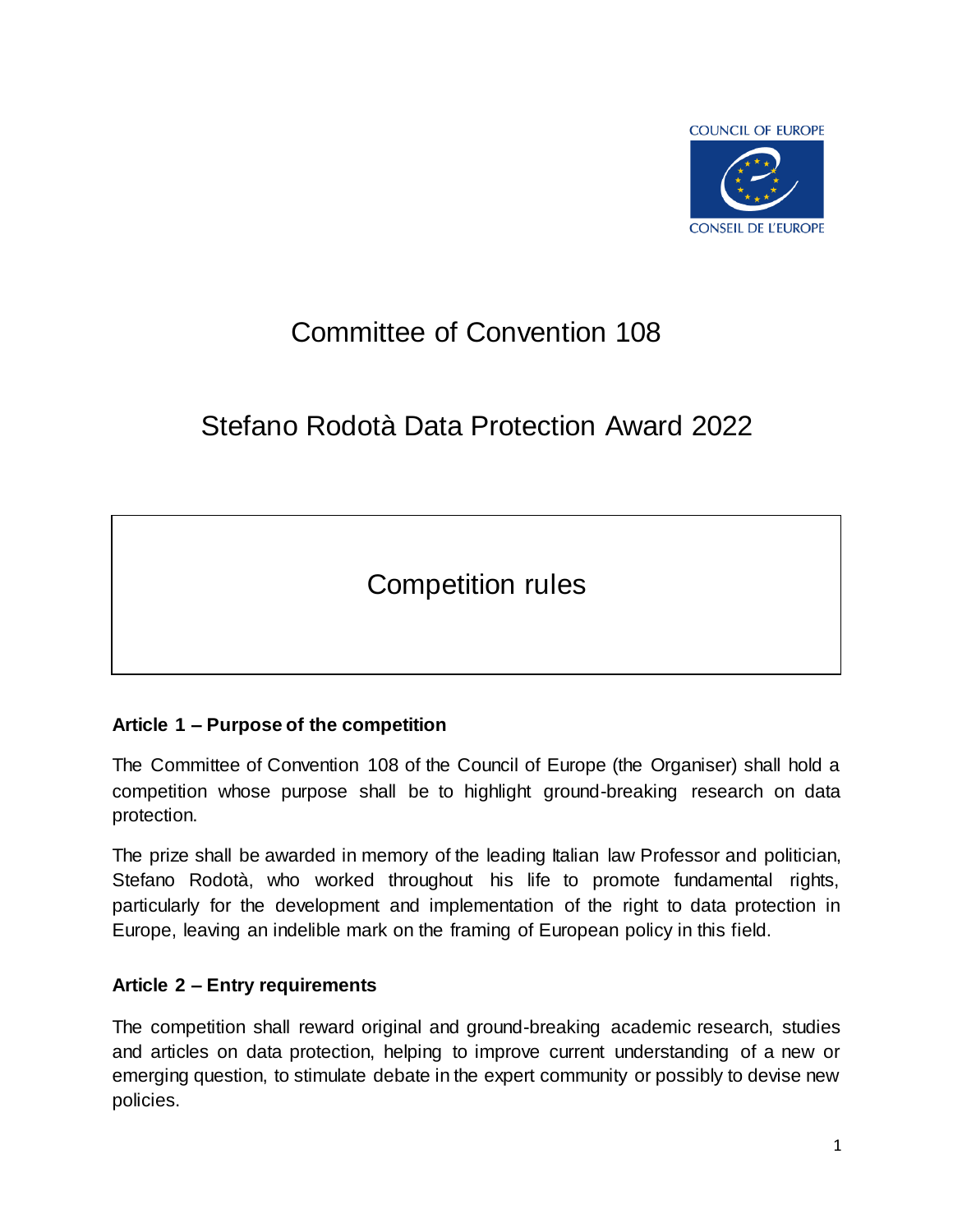The prize rewards the best research, articles or publications, of academic nature (notably written on the basis of a thesis or master thesis produced by the author to obtaining a State recognised diploma) published or finalised in 2021 by young researchers (less than 40 years old at the date of application) and relating to data protection in two different categories.

As from the 2022 edition, the Stefano Rodotà Award will be granted in the two following categories:

- a first category for best PhD thesis published or finalised in 2021;
- a second category for other research, articles or publications, of academic nature, (including master thesis produced by the author to obtaining a State recognised diploma).

Candidate students and researchers shall be nationals of the countries participating in the work of the Committee of Convention 108 (members and observers).

Academic research, studies and articles which are submitted to journals and publishers for publication shall not be accepted to the competition when these journals and publishers require the exclusive submission of these research, studies and articles.

Academic research, studies and articles shall be freely accessible from the time of the announcement of prize-winners.

Applications shall be submitted in English or French.

## **Article 3 – Eligibility criteria**

The organiser reserves the right to declare null and void any application that is improper, incomplete, illegible or contains false personal details.

Any text or image that is reproduced, even imperfectly, without the appropriate reference to the original, shall be viewed as a plagiary. Plagiarism is strictly prohibited and shall result in exclusion from the competition if detected.

## **Article 4 – Procedure for taking part in the competition**

Registration shall be open until midnight on 30 November 2021. Applications received after this date shall not be considered.

Projects shall be submitted by means of the application form available on the EasyChair website.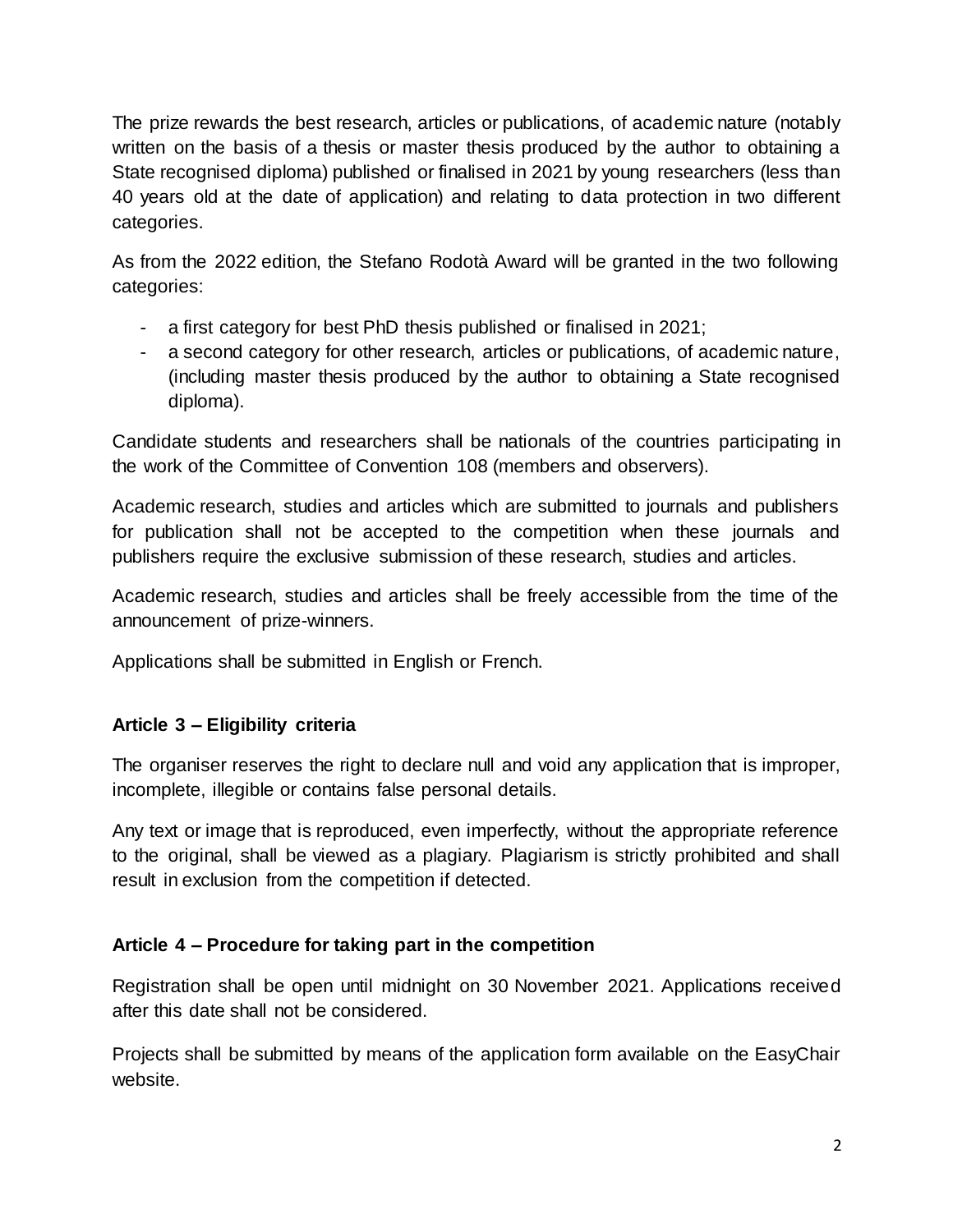Applications must contain:

- the application form, duly filled;
- a summary of the work of no more than 1500 words;
- if necessary, appended documents.

#### **Article 5 – Nature of the prize and conduct of the competition**

The project selected by the judging panel shall be awarded the Stefano Rodotà Prize for the two different categories mentioned under Article 2. The judging panel reserves itself the right to award up to three special mentions if it considers that other projects deserve to be put forward.

The prize-winning projects shall be granted official recognition by the members of Committee of Convention 108 and benefit from a higher profile.

The participants shall be informed that their application has been duly received as soon as possible.

The prize-winners shall be notified of the judging panel's decision in January.

The prize-winning projects shall be unveiled officially on Data Protection Day, 28 January 2022. The winners, namely the persons receiving the Stefano Rodotà Prize, shall be invited to present their work at the Plenary session of the Committee of Convention 108 to be held from  $15<sup>th</sup>$  to 17<sup>th</sup> of June 2022. Travel and accommodation costs shall, where necessary, be covered by the Organiser (according to the applicable rules).

The winners will be informed that they may be photographed, interviewed or filmed during this event.

The Organiser reserves the right to modify or cancel this competition and may not be held liable in such circumstances.

#### **Article 6 - The judging panel**

The judging panel shall be made up of the Chair of the Committee of Convention 108 and the members of its Bureau, except for members in a potential situation of conflict of interest, who shall stand down forthwith.

The organisation of the work and the deliberations of the judging panel shall be determined entirely independently by its members.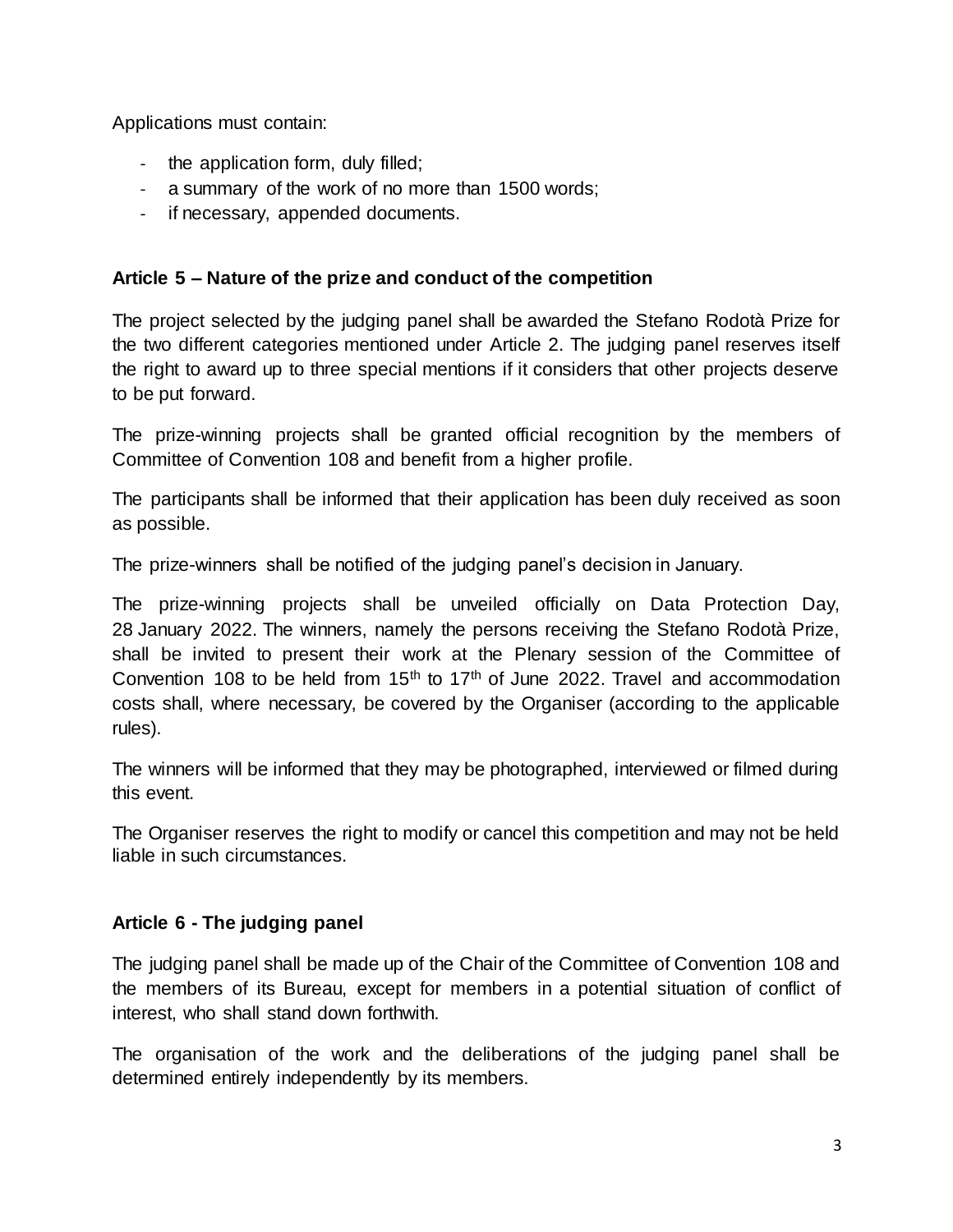The deliberations made by the judging panel shall be always kept confidential.

The judging panel may seek the assistance of an expert if it considers that it does not possess the necessary skills to understand and assess a particular research project. Such experts shall perform their duties confidentially and shall not have any interest of any nature that is liable to affect their judgment.

# **Article 7 – Criteria for selecting prize-winner(s)**

The secretariat of the judging panel shall examine the eligibility criteria.

Selected projects shall be forwarded to the judging panel for assessment.

The judging panel may base its assessment on the following criteria:

- relevance of the subject;
- originality and ground-breaking nature of the subject;
- contribution to improving the current understanding in the field;
- potential community impact;
- research methods;
- scientific qualities.

## **Article 8 – Choice of the prize-winner(s) by the judging panel**

The panel members shall draw up a shortlist of 10 candidates.

The members shall select up to four applications for each of the categories mentioned under Article 2 following their order of preference among the 10 shortlisted applications, based on a points system.

Each member of the jury will give giving 4 points to the paper considered the best, 3 points to the second, 2 points to the third and 1 to the fourth.

If a candidate withdraws, the judging panel may conduct another selection process based on the shortlisted candidatures that have not been chosen.

After the ballots have been counted, the projects shall be ranked by order of points. In the event of equal points, a simple majority vote shall be held to separate the projects. Where necessary, the Chair shall have the deciding vote.

The applications gathering the majority of points shall be awarded the Stefano Rodotà Prize in their respective category. The judging panel reserves the right to also award special mentions.